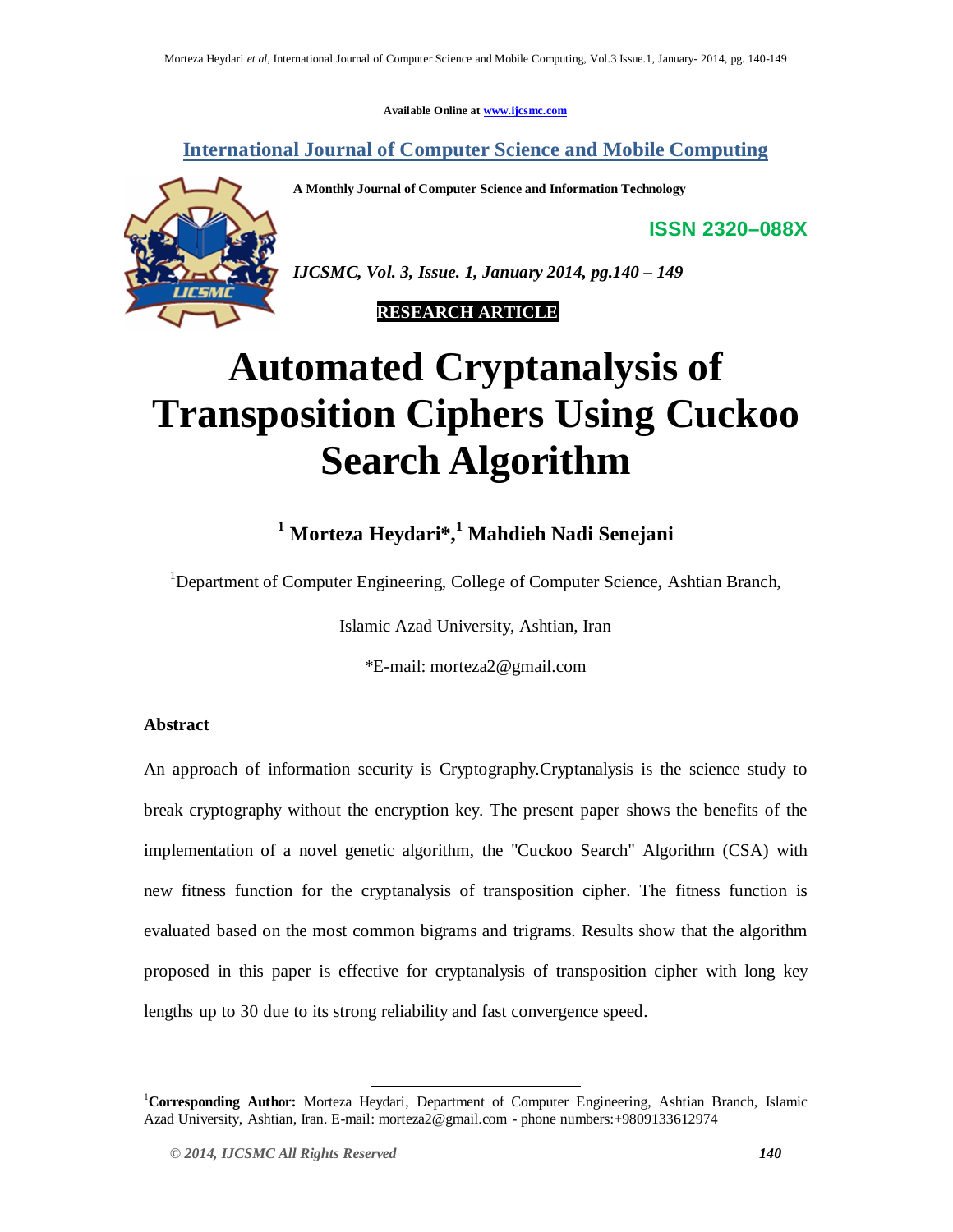**Keywords:** "Cuckoo Search" Algorithm (CSA), Cryptanalysis, Encryption key, Transposition Cipher.

## **1. Introduction**

There are different ways to secure information passed over the network.Cryptology is at the heart of providing such guarantee. That is the science of building and analyzing different encryption and decryption methods. Cryptology consists of two subfields; Cryptography  $\&$ Cryptanalysis. Cryptanalysis is the science and study of method of breaking cryptographic techniques i.e. ciphers. The cryptanalysis can at maximum guess the key in which case a very large number of guesses for the key to be correct can ensure the near unbreakability of the cipher [1]. Many types of classical ciphers exist, although most fall into one of two broad categories: substitution ciphers and transposition ciphers. A transposition cipher the plaintext remains the same, but the order of characters is shuffled around. However, if the key is short and the message is long, then various cryptanalysis techniques can be applied to break such ciphers. In a simple columnar transposition cipher, the plaintext is written horizontally onto a piece of graph paper of fixed width and the cipher text is read off vertically [2]. It works by splitting the plain text into fixed sized blocks. The length of the key (also called the period) is the same as the size of the block. Letters in each block are permuted according to a same pattern (the key) [3]. In Table 1 is shown the key and the encryption process of the previously described transposition cipher.

| Key:   | C                 |   | M | P | Ħ | T           | E                | D |
|--------|-------------------|---|---|---|---|-------------|------------------|---|
| Plain: | $\subset$         | R |   | P | ௱ | A           | N                | О |
|        |                   | v | S |   | S |             | c<br>د           |   |
|        |                   | G |   | М | P | $\mathbf R$ | $\left( \right)$ |   |
|        | E                 | D | G | E | N | E           | т                |   |
|        | $\mathsf{\Gamma}$ | Α |   | G |   | $\mathbf R$ |                  | m |
|        | Η                 |   |   | B |   |             | E                | F |

Table 1. Example of the transposition cipher key and encryption process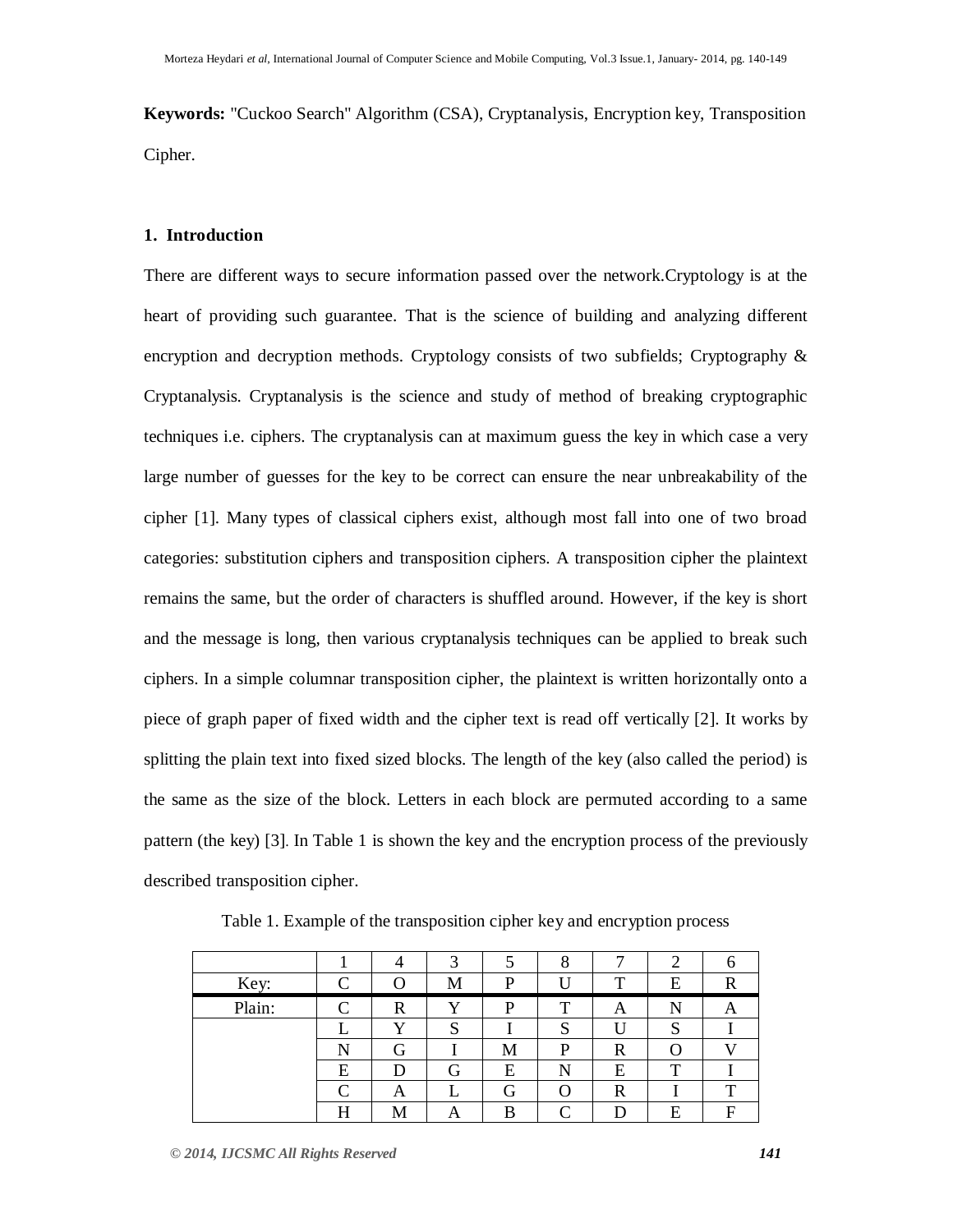## Plain Text : CRYPTANALYSIS USING IMPROVED GENETIC ALGORITM

## Cipher Text : CLNECHNSOTIEYSIGLARYGDAMPIMEGBAIVITFAURERDTSPNOC

Recently there has been a call for non-standard approaches, including many algorithms such as particle swarm optimization, cuckoo search and firefly algorithm, to be applied to cryptography problems. A newly developed algorithm described based on the breeding behavior of cuckoo birds. The "Cuckoo Search" Algorithm (CSA) developed by Yang and Deb [4-5], is a new meta-heuristic algorithm imitating animal behavior. In CSA, each egg in a nest represents a solution, and a cuckoo egg represents a new solution. The aim is to use the new and potentially better solutions (cuckoos) to replace a not-so-good solution in the nests. In the simplest form, each nest has one egg. The algorithm can be extended to more complicated cases in which each nest has multiple eggs representing a set of solutions [4-5]. The works of Yang & Deb [4-5], Civicioglu & Besdok [6], Rajabioun [7] and Valian et al. [8] further confirmed that the "cuckoo search" algorithm, in its original or improved version, proves to be very effective. The method has been successfully tested on a large number of benchmark functions of varied dimensions and difficulty levels.

In this paper, the cryptanalysis of transposition cipher by applying CSA is presented. The improved fitness function is used based on the most common bigrams and trigrams. Numerical examples show that the proposed algorithm has satisfied global performance, high convergence speed, minimum error, stable convergence performance and successful in breaking the cipher with key lengths up to 30.

The paper is organized as follows. Section 2 presents a brief description of basic CSA process. In section 3 is presented new method for Cryptanalysis of Transposition Cipher by applying CSA. In this section, the assumptions used in its evaluation function algorithm is introduced and presented. The results presented in Section 4 and finally Section 5 presents the conclusion of this study.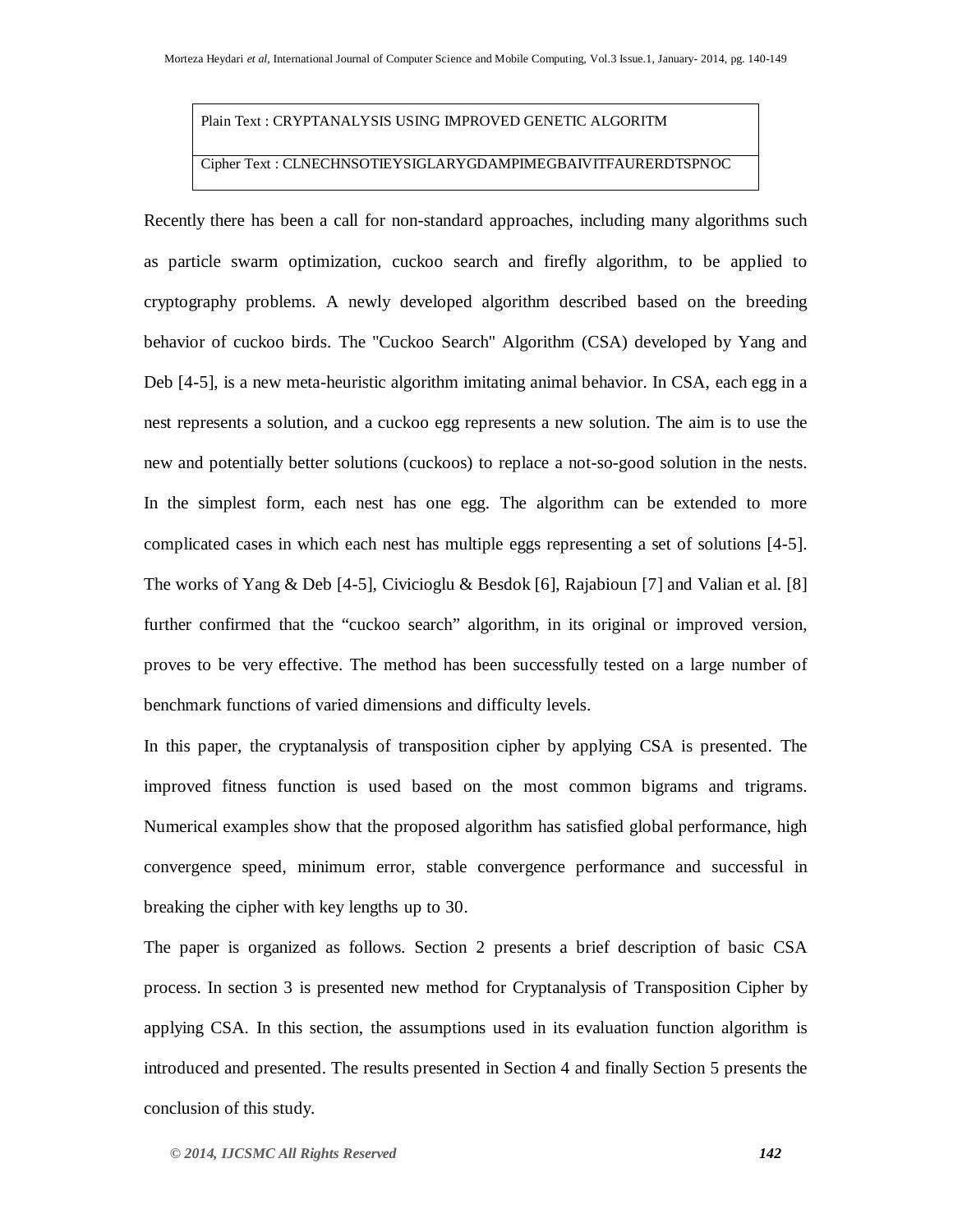## **2. Basics of the CSA**

The Cuckoo Search Algorithm (CSA) is based on the breeding behavior of the Common Cuckoo. This species lays its eggs in foreign nests where the deceived host bird incubates the cuckoo egg and feeds the chick. In some cases a host bird is able to distinguish between its own and the cuckoo's egg. In this situation, the discovered egg might be thrown off the nest, or the nest will be abandoned completely to build a new one somewhere else. Furthermore, some cuckoos, in anticipation of this unwelcoming reaction, evolved their parasitic behavior by concentrating on imitating the eggs of specific host birds. An additional feature of the Common Cuckoo's reproduction strategy is the timing of the hatching: the cuckoo chick will usually hatch first, and then it throws the host eggs out of the nest securing enough feeding for it. Various studies have shown that the flight behavior of many animals and insects demonstrates the typical characteristics of Lévy flights [4-5, 9-12]. A Lévy flight is a random walk in which the step-lengths are distributed according to a heavy-tailed probability distribution. After a large number of steps, the distance from the origin of the random walk tends to a stable distribution. The CSA is mainly based on the generation of new solutions via Lévy flights which are based on a Lévy distribution. Figure 1 illustrates the basic steps of the CSA.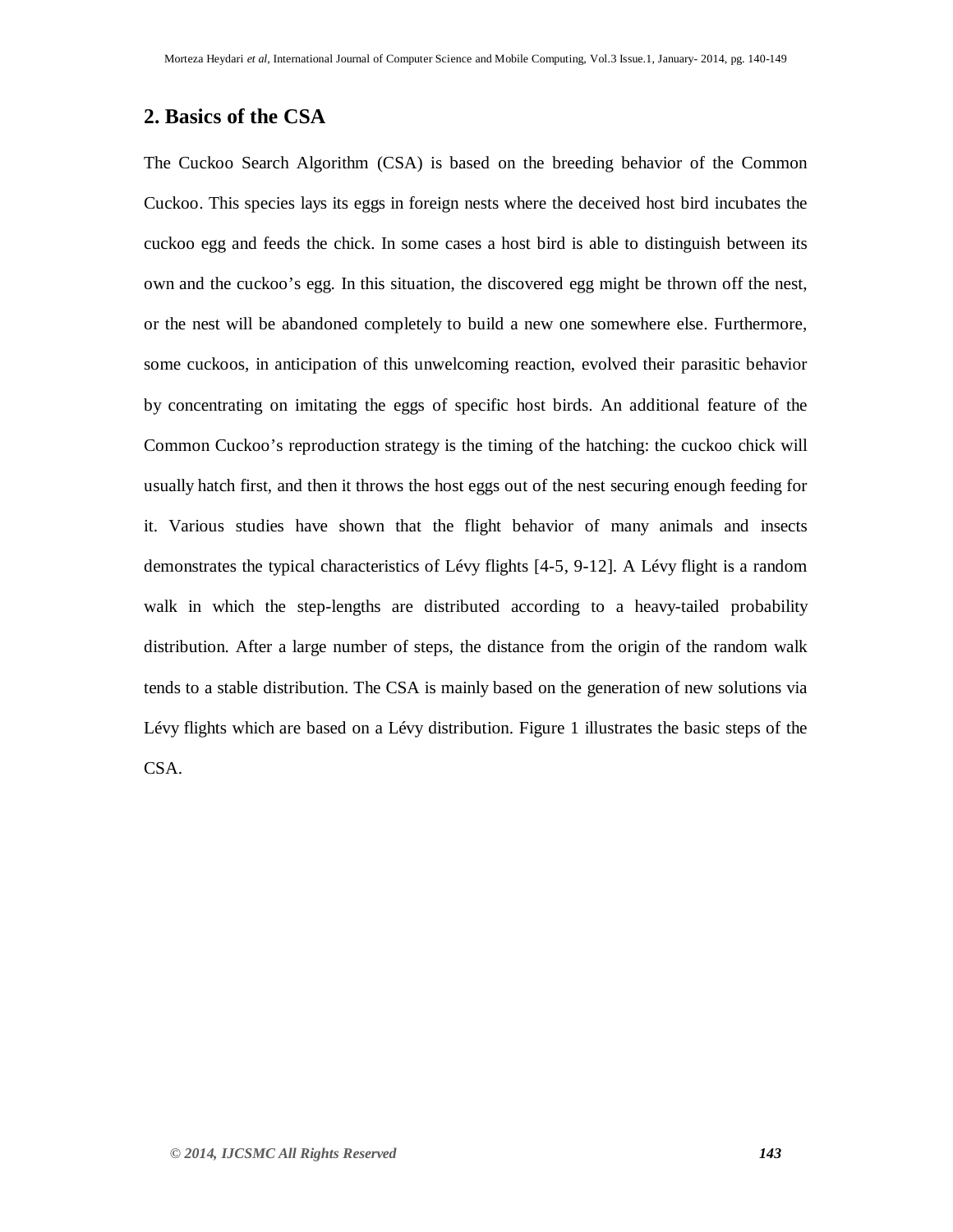

Figure 1. Flow chart of the basic procedure of the CSA (based on [4] and [13])

#### **3. The proposed method using CSA**

#### **3.1 Generating initial cuckoo habitat**

The variable arrays in CSA, it is called "habitat" and sample array is defined as follows in Equation (1):

$$
habitat = [x_{i=1}, x_{i=2}, x_{i=3}, \dots, x_{i=N}]
$$
\n(1)

Xi=between 1 to estimated key length

N= square of estimated key length.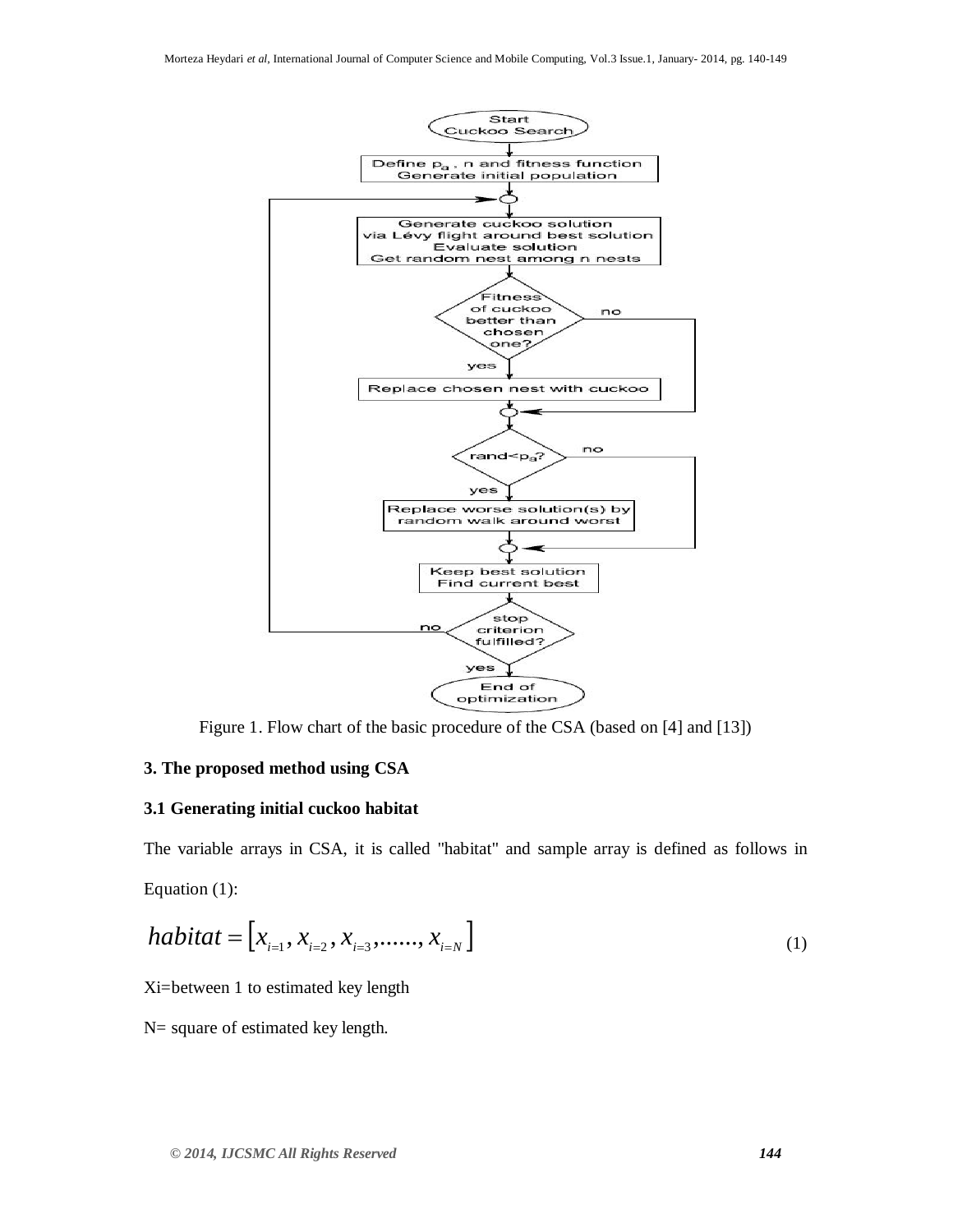## **3.2 profit function**

Most researchers use fitness functions which combine unigram, bigram and trigram frequency statistics. In this research uses bigram and trigram models. Equation 2 is used as profit function:

$$
F_{p} = \alpha \sum_{i=1}^{6} C_{i} B_{i} + \beta \sum_{j=1}^{4} D_{j} T_{j}
$$
 (2)

Where, Ci and Dj denotes the frequency of the bigram and trigram letters respectively, where  $1 \le i \le 6$  and  $1 \le i \le 4$ . Also, Bi and Tj denotes the array of most common the bigram and trigram letters respectively. Table 2 shows the fitness weight table used in this research.

| Bigram | Score |
|--------|-------|
| TH     | 2     |
| HE     |       |
| IN     |       |
| ER     |       |
| AN     |       |
| ED     |       |

| Table 2. The fitness weight table proposed in this research |  |  |  |  |
|-------------------------------------------------------------|--|--|--|--|
|-------------------------------------------------------------|--|--|--|--|

| Bigram     | Score | Trigram    | Score |
|------------|-------|------------|-------|
| TH         |       | <b>THE</b> |       |
| <b>HE</b>  |       | <b>ING</b> |       |
| IN         |       | <b>AND</b> |       |
| ER         |       | EEE        |       |
| <b>ANT</b> |       |            |       |

 $α$  and  $β$  allow assigning of different weights to each of the bigram and trigram types respectively, where  $\alpha + \beta = 1$ . According to figure 2 the best values of α and β are 0.7 and 0.3 respectively.



Figure 2. Time Comparison of values  $\alpha$  and  $\beta$  for different transposition size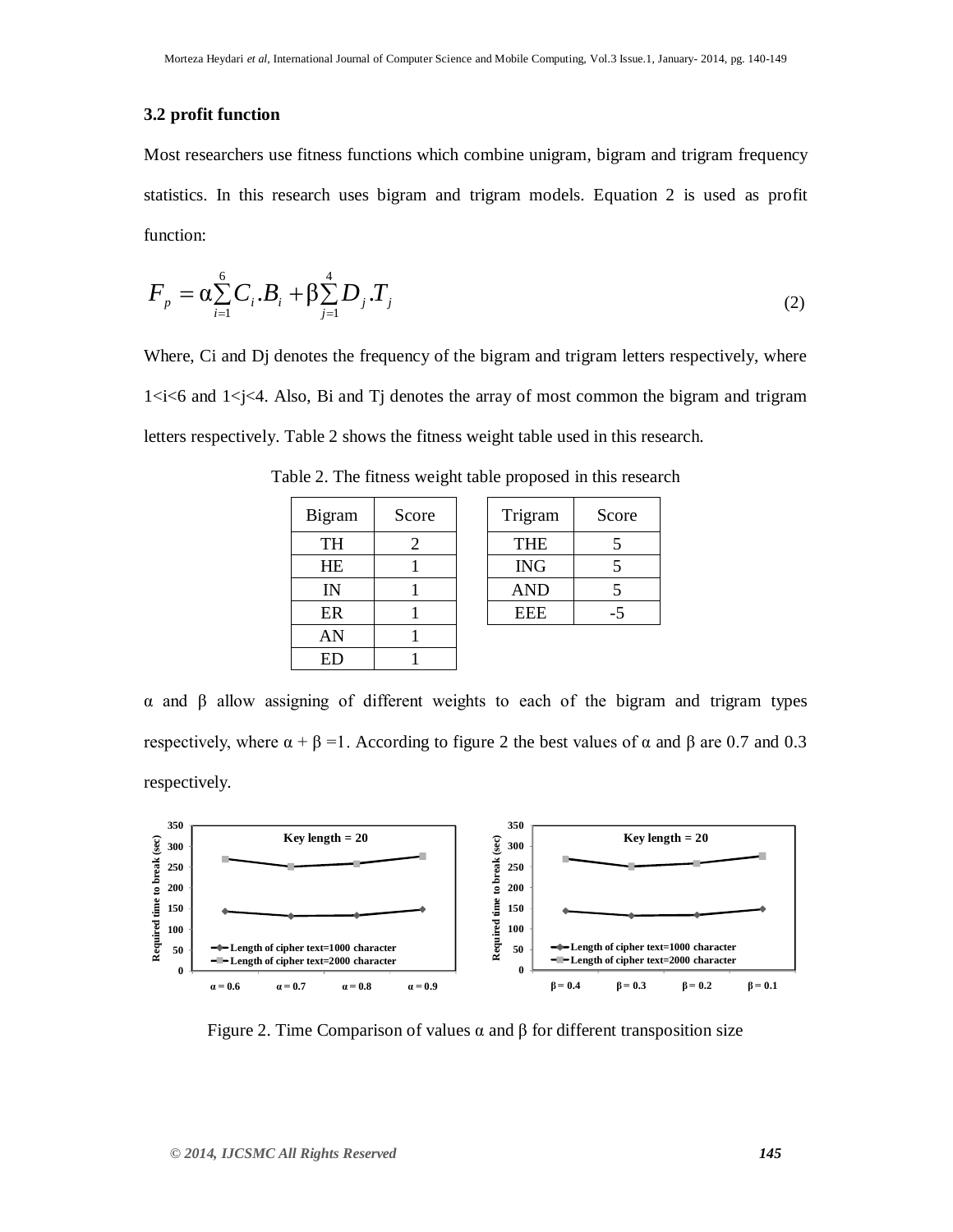## **4. Results and Discussion**

In this section, the performance of the proposed CSA algorithm is extensively investigated by a large number of experimental studies. All computational experiments are conducted with Visual C# program. Performance evaluation and analysis of this algorithm were operated on diverse texts encrypted with kinds of keys. Table 3 shows results for amounts of cipher text ranging from 500 to 2000 characters. For each size there are some keys have been broken fully. If the cipher text is having more size the breakable key and success rates is more, however, the time of cryptanalysis increase.

Table 3. The amount of key recovered Versus Transposition Size Using different Cipher Text Characters

| Cipher length $= 500$ characters |                                   |    |    |    |    |    |    |    |    |    |    |    |    |    |    |    |
|----------------------------------|-----------------------------------|----|----|----|----|----|----|----|----|----|----|----|----|----|----|----|
| Key Size                         | 17                                | 18 | 19 | 20 | 21 | 22 | 23 | 24 | 25 | 26 | 27 | 28 | 29 | 30 | 31 | 32 |
| Key<br>Recovered                 | 17                                | 18 | 19 | 20 | 21 | 22 | 23 | 23 | 23 | 24 | 24 | 24 | 25 | 26 | 26 | 27 |
|                                  | Cipher length $= 1000$ characters |    |    |    |    |    |    |    |    |    |    |    |    |    |    |    |
| Key Size                         | 17                                | 18 | 19 | 20 | 21 | 22 | 23 | 24 | 25 | 26 | 27 | 28 | 29 | 30 | 31 | 32 |
| Key<br>Recovered                 | 17                                | 18 | 19 | 20 | 21 | 22 | 23 | 24 | 25 | 26 | 27 | 27 | 28 | 28 | 28 | 29 |
| Cipher length $=2000$ characters |                                   |    |    |    |    |    |    |    |    |    |    |    |    |    |    |    |
| Key Size                         | 17                                | 18 | 19 | 20 | 21 | 22 | 23 | 24 | 25 | 26 | 27 | 28 | 29 | 30 | 31 | 32 |
| Key<br>Recovered                 | 17                                | 18 | 19 | 20 | 21 | 22 | 23 | 24 | 25 | 26 | 27 | 28 | 29 | 30 | 31 | 31 |

Figure 3 illustrates the cost function minimization of the proposed CSA for different key lengths (20 and 30 keys) and different cipher text length (500, 1000 and 2000) to attack transposition cipher.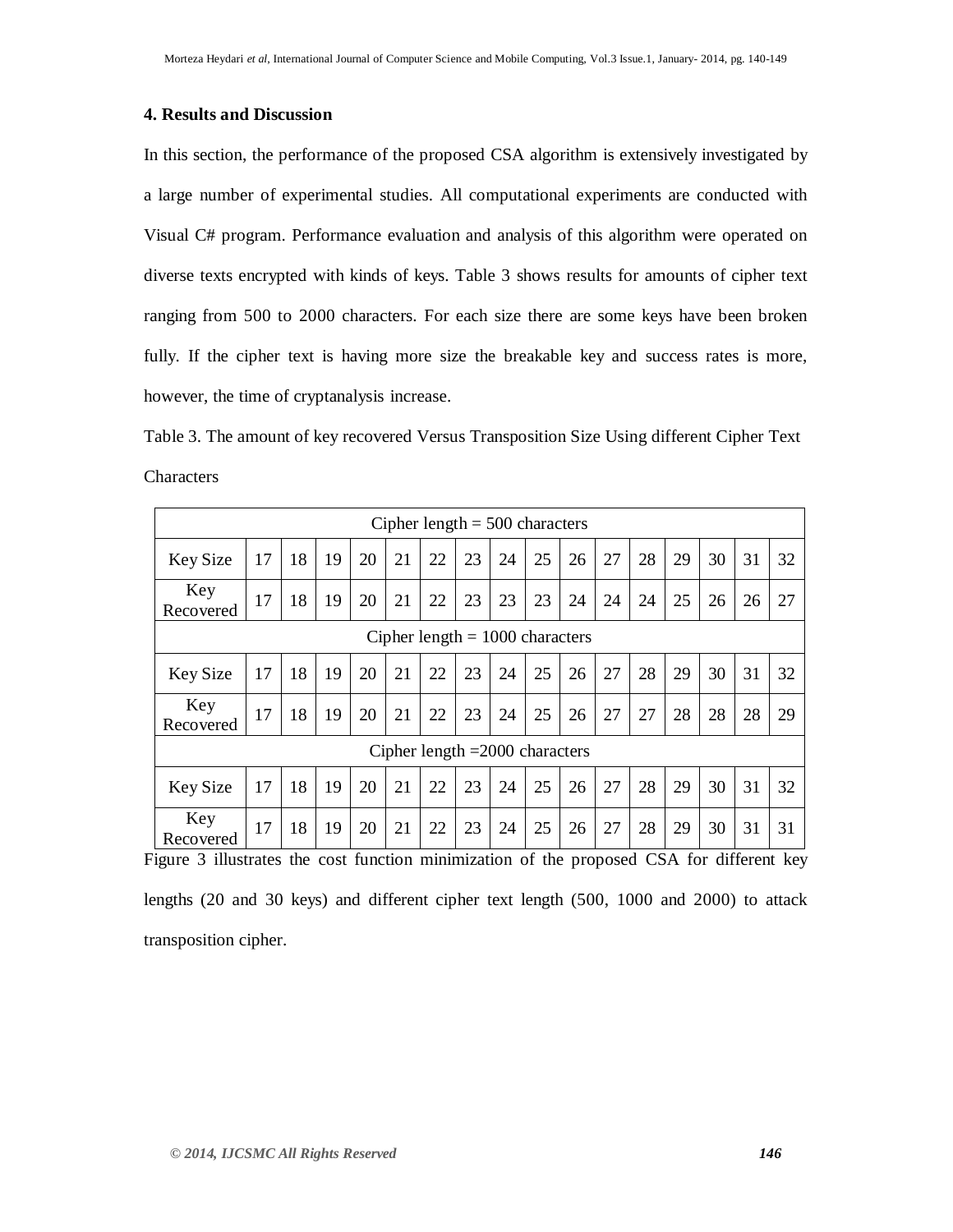

Figure 3. The cost function minimization comparison of algorithm with different cipher text length and key length

Seeing from figure 3, it can be found that with increasing the amount of cipher text and same key length, the rate of cost function minimization of algorithm increases and the speed of convergence is high. Also, with increasing the amount of key length in same cipher text, the numbers of iterations increases. This result shows the key length has a more impact than the cipher text characters on accuracy and convergence proposed algorithm. This demonstrates the importance of key length.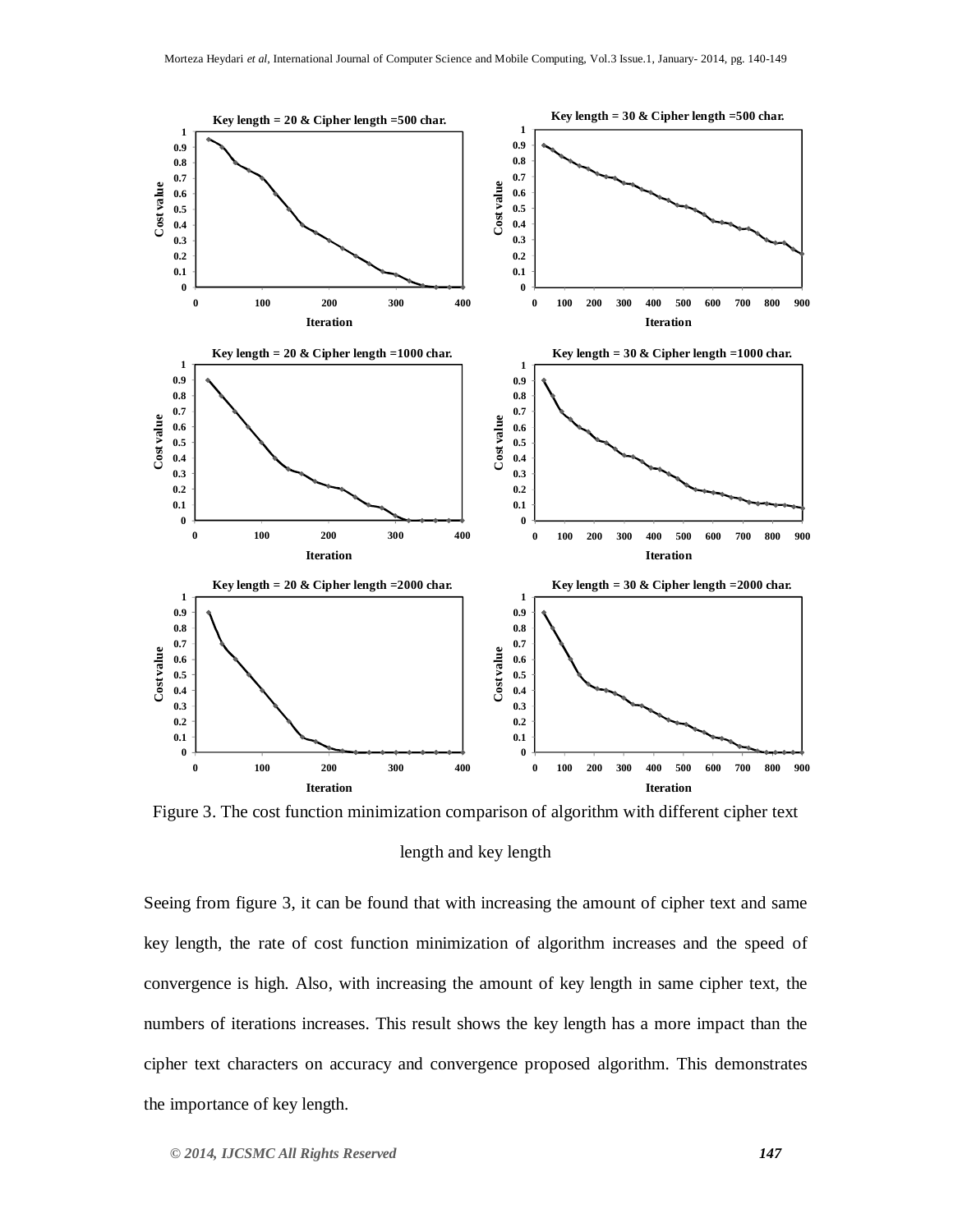#### **5. Conclusion**

Recently introduced cuckoo search algorithm (CSA) has proven its excellent capabilities, such as faster convergence and better global minimum achievement. In this paper, an improvised CSA was presented for the cryptanalysis of transposition cipher with long key lengths. The fitness weights used in fitness function CSA were 0.0 for unigrams, 0.7 bigrams and 0.3 for trigrams. Experimental results indicated that this improved fitness function is extremely powerful technique for an attack on transposition cipher. Amount of recovered key in transposition cipher using this algorithm is more than the other techniques. The performance of the algorithm is found to be better and considerably faster than exhaustive search and other existing methods.

#### **References**

- [1]. Garg, P. and Sherry A.M. 2007. An Improved Cryptanalytic Attack on Knapsack Cipher using Genetic Algorithm, International Journal of Information and Communication Engineering, 3(6): 444-451.
- [2]. Sokouti, M. Sokouti, B. and S. Pashazadeh.2009. An approach in improving transposition cipher system, Indian Journal of Science and Technology, 2(8): 9-15.
- [3]. Chen, J. 2010. Decrypting Classical Cipher Text Using Markov Chain Monte Carlo, STA4000 Report.
- [4]. Yang, X.S., Deb, S.2009. Cuckoo search via Lévy flights, Proceeings of World Congress on Nature & Biologically Inspired Computing, India, 210-214.
- [5]. Yang, X.S., Deb, S. 2010. Engineering Optimization by Cuckoo Search, Int. J. Mathematical Modelling and Numerical Optimisation, 1(4): 330–343.
- [6]. Civicioglu, P. & Besdok, E. 2011. A conceptual comparison of the Cuckoo-search, particle swarm optimization, differential evolution and artificial bee colony algorithms, Artif. Intell. Rev., doi: 10.1007/s10462-011-9276-0.